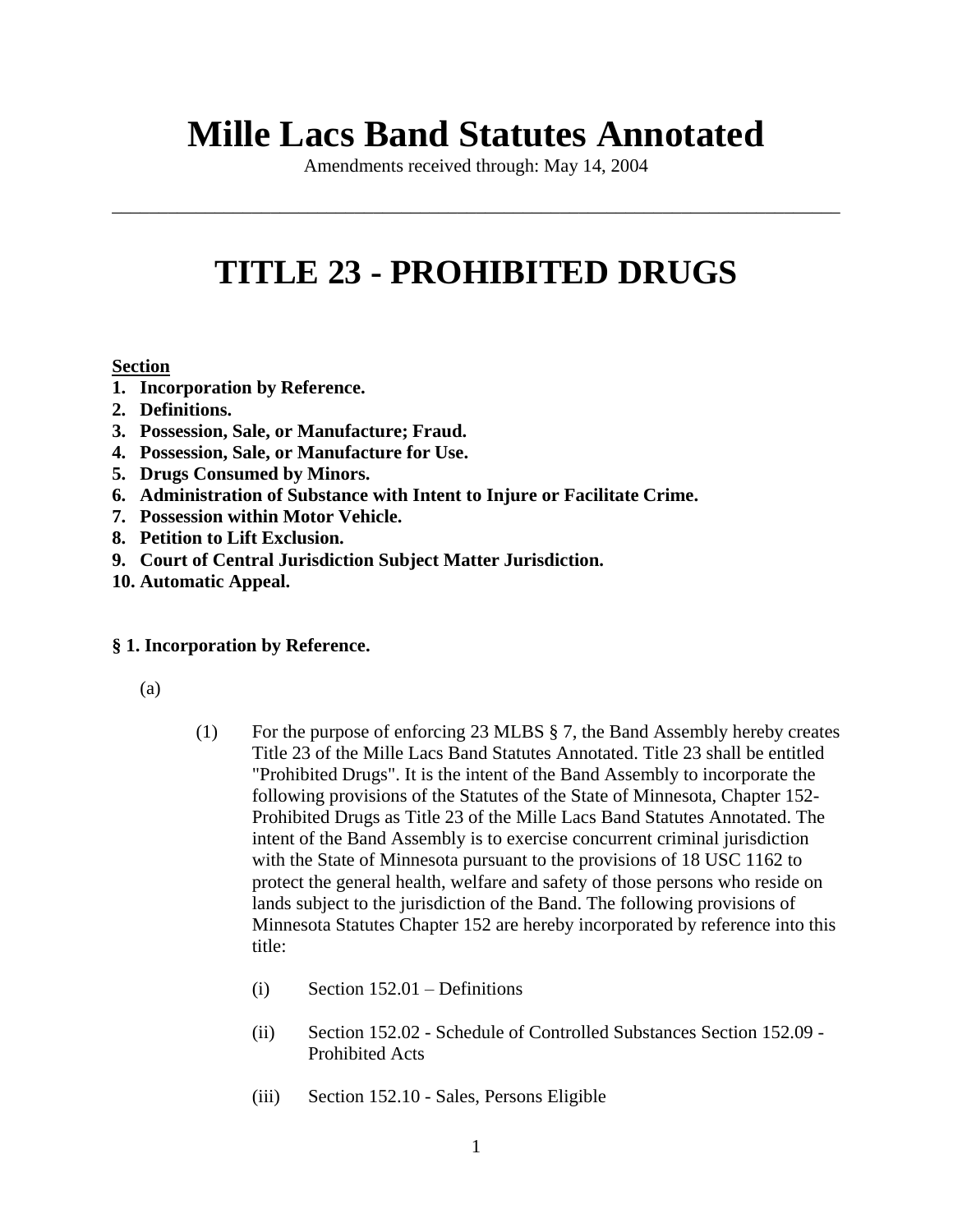- (iv) Section 152.12 Doctors may Prescribe
- (v) Section 152.12, Subdivision 6 THC Therapeutic Research Act/Exemption from Criminal Sanction Section 152.19 – Forfeitures
- (2) All subsections within an above sectional listing shall apply.
- (3) The following provisions of Minnesota Statutes, Chapter 152, Sections 152.01 - Definitions, Section152.02 - Schedules of Controlled Substances, Section 152.10 - Sales, Persons Eligible, Section 152.11 - Written or Oral Prescription, Requisites, and Section 152.12 - Doctors May Prescribe, shall be incorporated by reference into this title for the purposes of enforcement. Provisions of Section 152.19 - Forfeiture are applicable.

#### **Historical and Statutory Notes**

#### **Source:**

Band Statute 1097-MLC-52, § 35.10. Band Statute 1164-MLC-6, § 52.04.

# **Cross References**

Seizure and confiscation of substances and vehicles, *see* 19 MLBS § 503. Seizure and confiscation of substances and watercraft, *see* 20 MLBS § 405.

## **§ 2. Definitions.**

For the purpose of enforcement of this title, the word **"sell"** shall mean distribution in any manner, and includes any exchange from one party to another, and is not necessarily limited to monetary exchanges.

#### **Historical and Statutory Notes**

**Source:** 

Band Statute 1164-MLC-6, §52.06.

## **§ 3. Possession, Sale, or Manufacture; Fraud.**

Any person who shall knowingly and intentionally possess, sell, distribute, manufacture, cultivate, compound or possess any narcotics or dangerous drugs except those narcotics or dangerous drugs lawfully possessed, sold, manufactured, prepared, cultivated, compounded, processed, or obtained, or attempt to obtain any narcotic or dangerous drug by fraud, deceit, misrepresentation or subterfuge or falsely identifies himself/herself as a person authorized by law, to obtain a narcotic or dangerous drug, or use forged, altered or fictitious prescriptions, or use a fake name or address on a prescription, or conceal any material fact, or alter or change any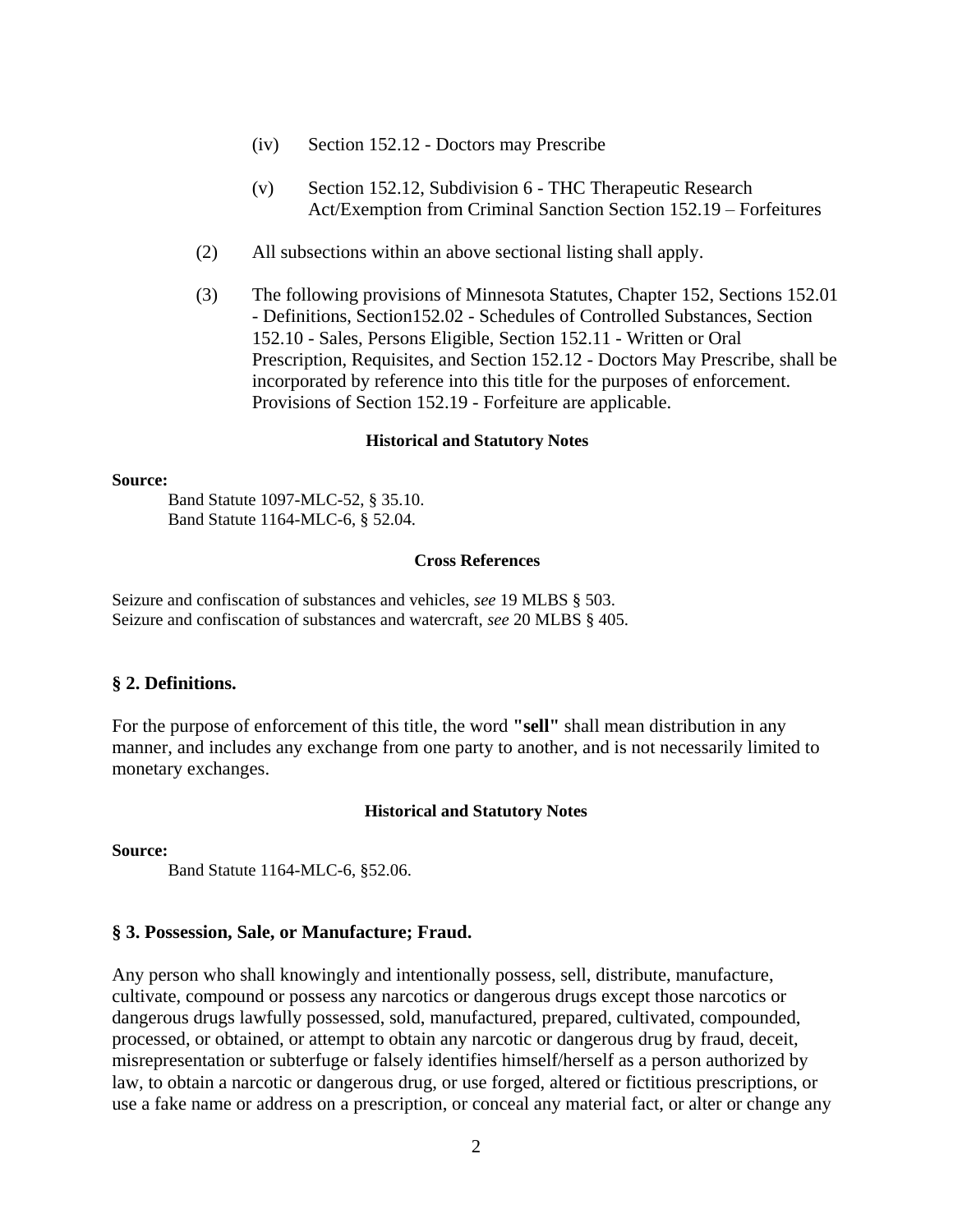label on a narcotic or dangerous drug, drug package or receptacle by affixing a false or forged label or otherwise misrepresenting a package or container containing a narcotic or dangerous drug, shall be deemed guilty of an offense and upon conviction thereof, may be sentenced to incarceration or labor for a period not to exceed 180 days, and/or a fine not to exceed \$5000.00, and/or be excluded from all lands under the jurisdiction of the Non-Removable Mille Lacs Band of Chippewa Indians for a period of time at the discretion of the Court.

#### **Historical and Statutory Notes**

**Source:** 

Band Statute 1164-MLC-6, §52.

#### **Cross References**

Fraud, *see* 24 MLBS §1154. Government employees, summary dismissal, *see* 6 MLBS §103.

#### **§ 4. Possession, Sale, or Manufacture for Use.**

Any person who shall knowingly and intentionally possess, sell, manufacture, distribute, cultivate, compound or possess any narcotic or dangerous drug for personal use or the use of any other person shall be deemed guilty of an offense, and upon conviction thereof, may be sentenced to incarceration or labor for a period not to exceed 180 days, and/or a fine not to exceed \$500.00, and/or be excluded from all lands under jurisdiction of the Non-Removable Mille Lacs Band of Chippewa Indians for a period of time at the discretion of the Court.

#### **Historical and Statutory Notes**

#### **Source:**

Band Statute 1164-MLC-6, §52.01.

#### **Cross References**

Government employees, summary dismissal, *see* 6 MLBS §103.

# **§ 5. Drugs Consumed by Minors.**

Any person who shall knowingly and intentionally possess, sell, distribute, manufacture, cultivate, compound or possess any narcotic or dangerous drug that is unlawfully consumed by a minor person, shall be deemed guilty of an offense, and up on conviction thereof, may be excluded from all lands under jurisdiction of the Non-Removable Mille Lacs Band of Chippewa Indians for a period of time at the discretion of the Court. It shall not be a defense that any said person was unaware of the identity or age of any minor consumer or any illegal narcotic or dangerous drug.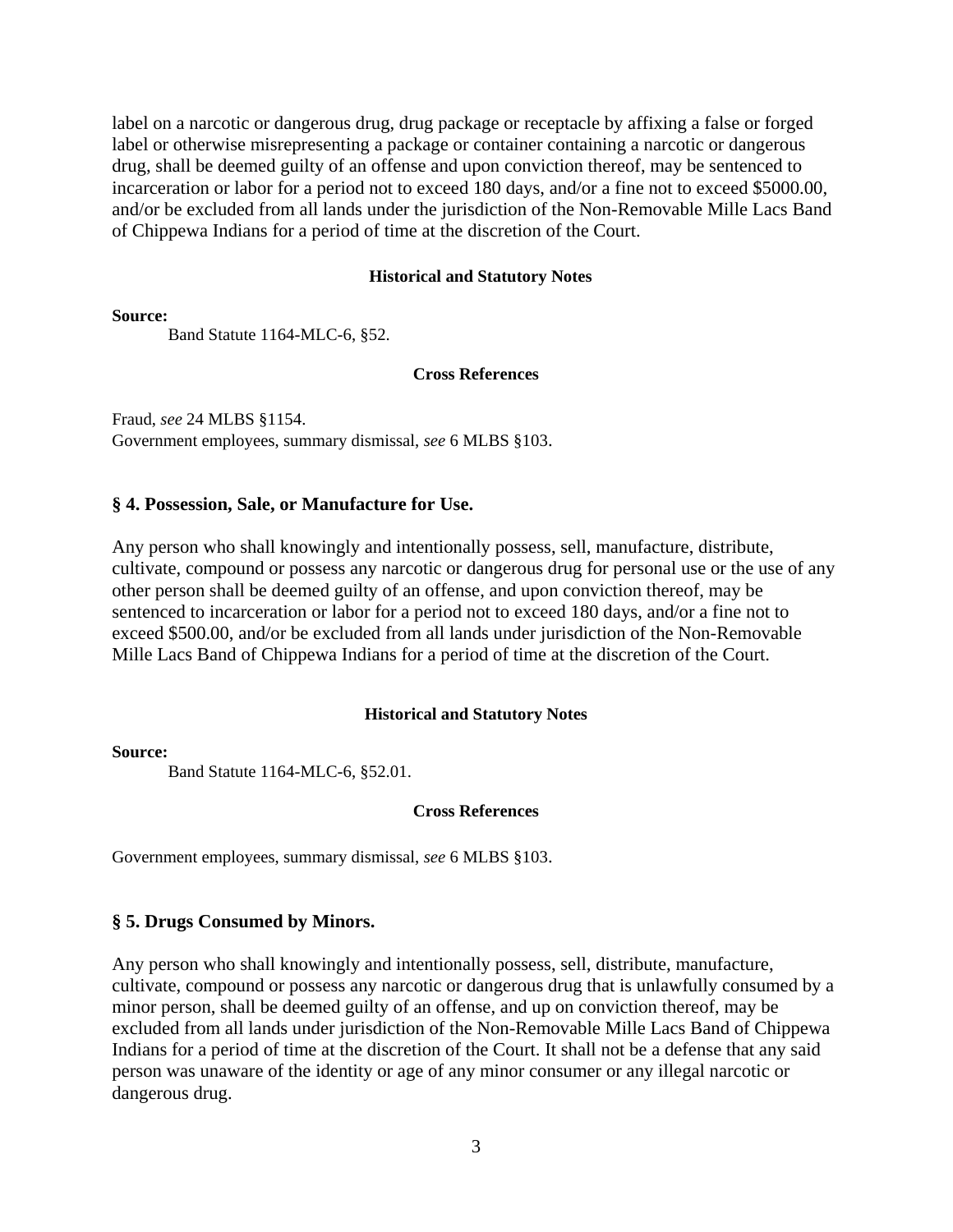#### **Historical and Statutory Notes**

**Source:** 

Band Statute 1164-MLC-6, §52.02.

#### **Cross References**

Contributing to delinquency of minor, *see* 24 MLBS §1260. Juvenile justice, *see* 8 MLBS §101 et seq. Minors in need of care, *see* 8 MLBS §201 et seq.

# **§ 6. Administration of Substance with Intent to Injure or Facilitate Crime.**

Any person who administers or causes another to take any poisonous, stupefying, overpowering, narcotic or anesthetic substance with the intent thereby to injure or to facilitate the commission of a crime, shall be deemed guilty of an offense, and upon conviction thereof, may be excluded from all lands under the jurisdiction of the Non- Removable Band of Chippewa Indians for a period of time at the discretion of the Court.

#### **Historical and Statutory Notes**

#### **Source:**

Band Statute 1164-MLC-6, §52.03.

#### **§ 7. Possession within Motor Vehicle.**

- (a) Any person who is the owner of a private motor vehicle, or the driver of a motor vehicle if the owner is not present, and who possesses on his person or knowingly keeps or allows to be kept in a motor vehicle within the area of the vehicle normally occupied by the driver or passengers any marijuana or controlled drugs, shall be deemed guilty of an offense, and upon conviction thereof, may be sentenced to incarceration or labor for a period of time not to exceed 180 days, and/or a fine not to exceed \$500.00, provided that the introduction of said controlled substance on lands under the jurisdiction of the Band is not for distribution purposes. The judge or jury shall specifically enter a finding of intent based upon the evidence introduced at trial. Should the jury enter a finding of intent to distribute, upon conviction thereof, a sentence of exclusion from all lands under the jurisdiction of the Non-Removable Mille Lacs Band of Chippewa Indians for a period of time at the discretion of the Court shall be imposed.
- (b) The area of the vehicle shall not include the trunk of the motor vehicle when such vehicle is equipped with a trunk or another area of the vehicle not normally occupied by the driver or passengers if the vehicle is not equipped with a trunk. A utility or glove compartment shall be deemed to be within the area occupied by the driver and passenger. The existence of more than .05 ounces of marijuana in the trunk of any motor vehicle shall be prima facie evidence of an intent to distribute.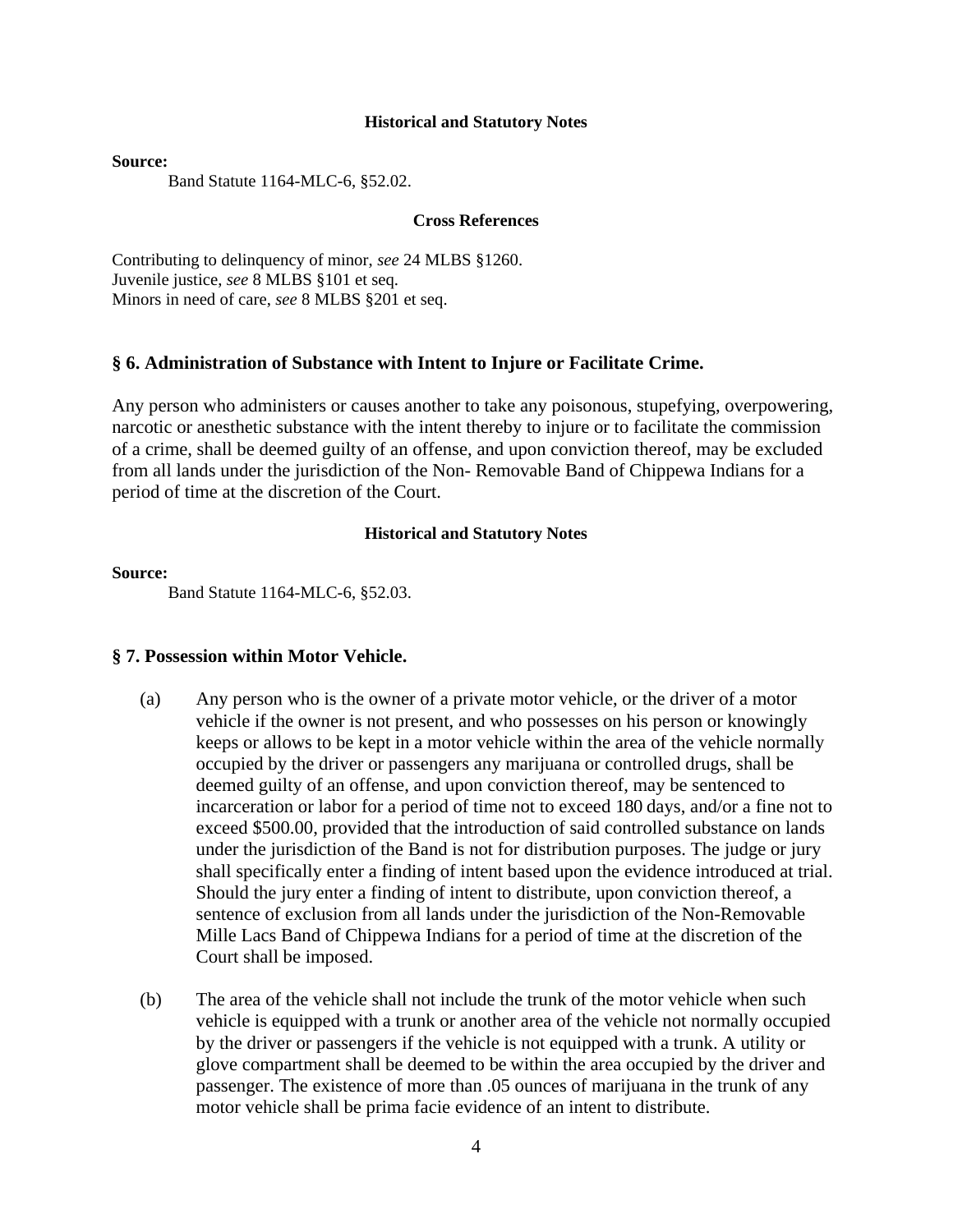#### **Historical and Statutory Notes**

**Source:** 

Band Statute 1097-MLC-52, §35.09. Band Statute 1164-MLC-6, §52.05.

# **Cross References**

Search without warrant, *see* 24 MLBS §4108. Seizure and confiscation of substances and vehicles, *see* 19 MLBS §503. Seizure and confiscation of substances and watercraft, *see* 20 MLBS §405.

#### **§ 8. Petition to Lift Exclusion.**

In the even that any person convicted of a violation of any provisions of 23 MLBS §§ 4-7 is excluded from lands under the jurisdiction of the Non-Removable Mille Lacs Band of Chippewa Indians, he/she shall have the right to petition the presiding trial judge every 180 days to lift their exclusion. In any event a hearing shall be held twice each year to determine if any exclusion shall be lifted.

#### **History and Statutory Notes**

**Source**:

Band Statute 1164-MLC-6, §52.07.

#### **§ 9. Court of Central Jurisdiction Subject Matter Jurisdiction.**

The Court of Central Jurisdiction is hereby granted subject matter jurisdiction for any cause of action which arises from this title. Nothing in this title shall be construed as a waiver of sovereign immunity of the Non-Removable Mille Lacs Band of Chippewa Indians in any state or federal court of competent jurisdiction. Associate Justices of the Court of Central Jurisdiction shall have original jurisdiction over all causes of action which arise from any provisions of this title. A Criminal Division is hereby created in the Court of Central Jurisdiction to hear causes of action arising from this title.

#### **Historical and Statutory Notes**

#### **Source:**

Band Statute 1097-MLC-52, §38. Band Statute 1164-MLC-6, §59.

#### **Cross References**

Subject matter jurisdiction, Court of Central Jurisdiction, *see* 5 MLBS §111.